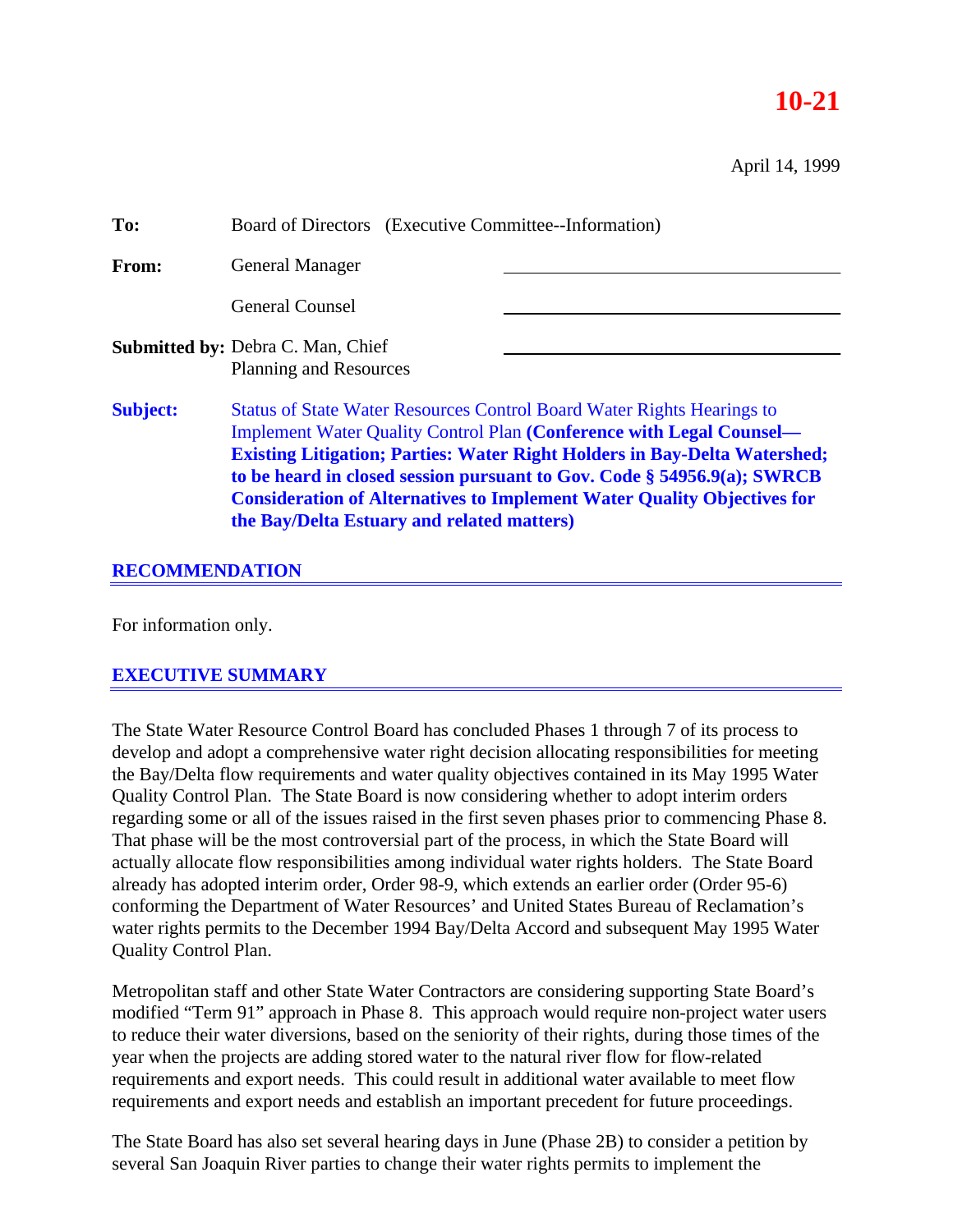San Joaquin River Agreement/Vernalis Adaptive Management Plan (VAMP). The petition would authorize these parties to release water for environmental purposes at Vernalis. In the meantime, the State Board authorized a temporary permit change so that the VAMP experiment can be implemented in 1999.

Pending a State Board's decision on various procedural issues, it is not clear when Phase 8 will begin. If the State Board decides to adopt interim orders, it is likely that Phase 8 would not begin for perhaps four months; if State Board declines to adopt interim orders, Phase 8 could commence in as little as six to eight weeks, although that is unlikely now that the State Board has scheduled Phase 2B.

#### **DETAILED REPORT**

Since July 1, 1998, the State Water Resources Control Board (State Board) has held proceedings to develop and adopt a comprehensive water right decision allocating responsibilities for meeting the flow requirements and water quality objectives in its May 1995 Water Quality Control Plan (WQCP). The State Board has established a phased process covering five major issues: (1) the extension of Water Rights Order 95-6, which conforms the projects' water rights permits to the Bay/Delta Accord and 1995 WQCP; (2) consideration of potential settlement agreements; (3) the petition by the Department of Water Resources (DWR) and the United States Bureau of Reclamation (Bureau) to combine their points of diversion to enhance operational flexibility in the southern Delta; (4) the Bureau's petition to consolidate and conform its places and purposes of use; and, finally (5) allocation of responsibility to meet Bay/Delta flow requirements.

Staff last updated your Board on the progress of the State Board's process in the General Manager's letter dated October 27, 1998. A copy of that letter is attached for background. Since that report, the State Board has concluded evidentiary hearings on phases 2A and 5 through 7.

**Adoption of Water Rights Order 98-9 (Extension of Order 95-6).** In addition, the State Board adopted a decision regarding Phase 1 on December 3, 1998. This decision, Water Right Order 98-9, is an interim order that continues the temporary terms and conditions set forth in Order 95-6 through the end of 1999. Order 95-6, adopted at the request of the DWR and the Bureau, temporarily amended DWR's and the Bureau's permits to conform them to the December 1994 Bay/Delta Accord and subsequent WQCP. Under Order 95-6, as now extended by Order 98-9, DWR voluntarily agreed to operate the State Water Project (SWP) and the Bureau the Central Valley Project (CVP) to meet Bay/Delta flow requirements and objectives pending resolution of State Board's water rights process or until December 31, 1999.

**Procedural Issues For Future Proceedings.** On January 28, 1999, the State Board held a workshop to discuss various procedural issues, including whether and how the State Board should adopt interim orders on Phases 2 through 7 prior to commencing Phase 8. Metropolitan, as part of the State Water Contractors (State Contractors), recommended that the State Board complete and certify its final environmental impact report (EIR) analyzing the impact of its proposed alternatives and adopt a decision or decisions as appropriate on Phases 2 through 7 prior to the commencement of Phase 8. DWR and many other water user interests urged a similar course of action. The State Board's decision on how to proceed and whether to issue interim orders is pending.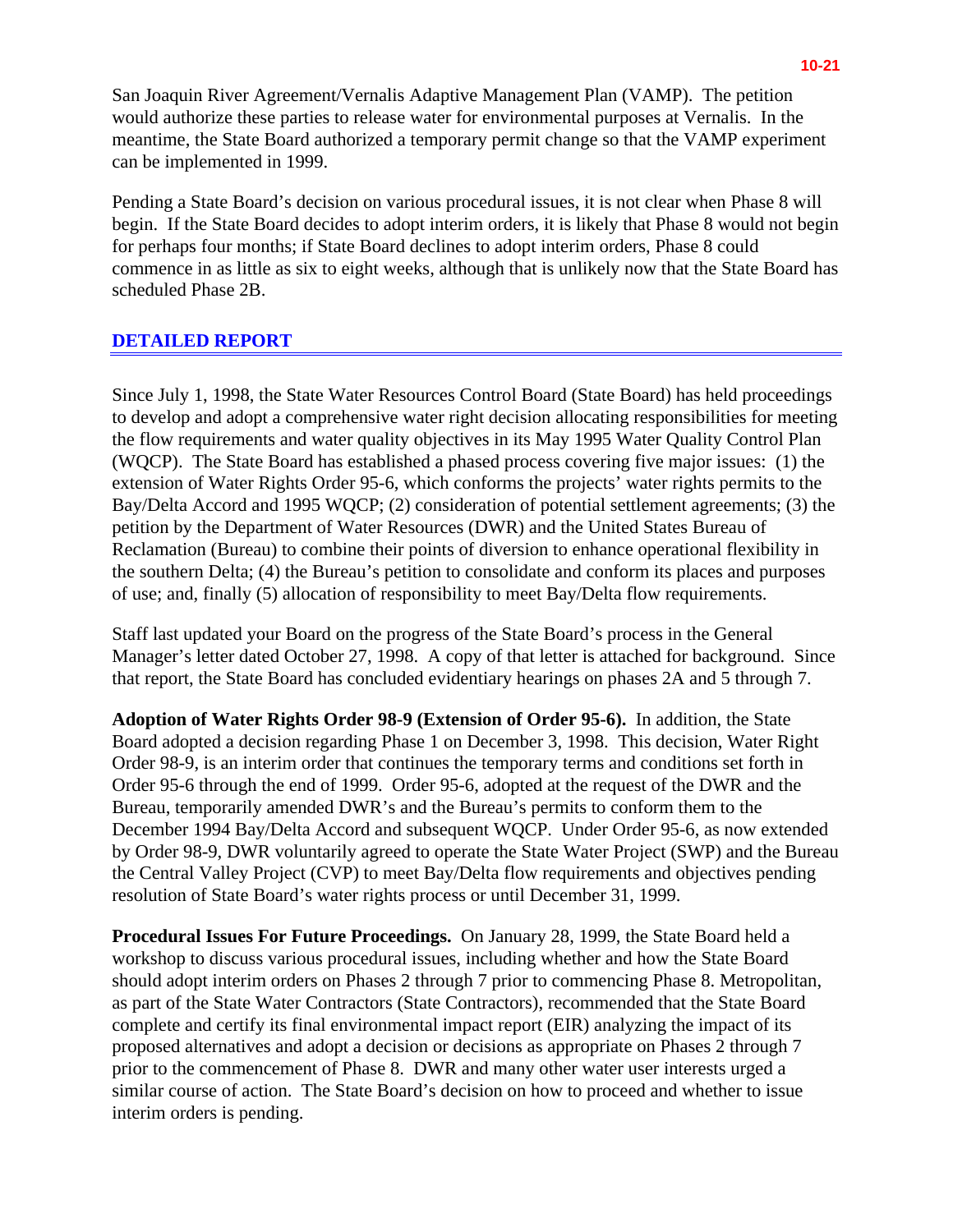**Management Plan (VAMP).** The State Board also set a number of June 1999 hearing dates to consider the petition of a number of San Joaquin River parties requesting a change in place and purpose of use in their water rights permits for the purposes of implementing the San Joaquin River Agreement/VAMP. Under that agreement, certain of the San Joaquin River parties will release additional water in the Spring to meet a pulse flow at Vernalis required by the Agreement/VAMP. The change in their water rights permits is required to authorize them to release water for use for environmental purposes at Vernalis. State Board has designated this process as Phase 2B of its water rights hearings because it is related to the request by many of the parties (including Metropolitan) that the State Board adopt the Agreement/VAMP as its implementation plan for meeting San Joaquin River flow requirements. In the meantime, on April 9, 1999, the State Board approved a temporary change in the San Joaquin River parties' permits to allow the VAMP experiment to be implemented in 1999.

**Phase 8.** The State Board's decision on the procedural issues also will outline the timing and process to be followed in Phase 8. Phase 8 is the heart--and most controversial part--of the State Board's allocation of responsibilities to meet the flow-dependent objectives. The State Board's draft EIR identifies several alternatives for implementing the flow-dependent objectives, which can be grouped into three fundamental approaches:

- $\Box$  Requiring the SWP and the CVP to continue sole responsibility for meeting the flow requirements and objectives.
- $\Box$  Assigning responsibility for meeting the flow objectives to water right holders based on the water right priority system. The SWP and CVP would be considered junior to most Central Valley water users; however, this approach would require non-project water users to reduce their water diversions based on the seniority of their rights during those times of the year when the SWP and the CVP are supplementing the system with storage releases. This is known as the modified "Term 91" approach.
- $\Box$  Allocating responsibility to water users that have storage facilities on tributaries to the Delta, with each tributary required to provide flows based on the tributary's proportionate share of Delta inflow, without regard to priorities. Within each tributary, the allocation would be based on priority.

In preparation for Phase 8, Metropolitan staff and other State Contractors are considering supporting the Term 91 approach. Analyses by the State Board, the projects and the State Contractors indicate that during late Spring and Summer in drier years the majority of the flow in the Sacramento River and San Joaquin River is made up of stored water being released by the projects to meet Bay/Delta flow requirements and export needs. Under the traditional water rights scheme, Delta and upstream water users have the right to divert and use only natural flow and not the supplemental flow added by the projects. The Term 91 approach would require Delta and upstream users to stop diverting this supplemental water. The analyses show that this process theoretically could result in a significant amount of water remaining in the rivers to help meet outflow requirements and export needs. However, the actual amount of water that the projects could gain through the Term 91 approach would be reduced by various contractual, practical, enforcement and other impediments. The State Board's Term 91 alternative analysis applies only to post-1914 water rights holders; the approach being considered by the State Contractors would also apply to pre-1914 appropriators and riparians. Regardless of the amount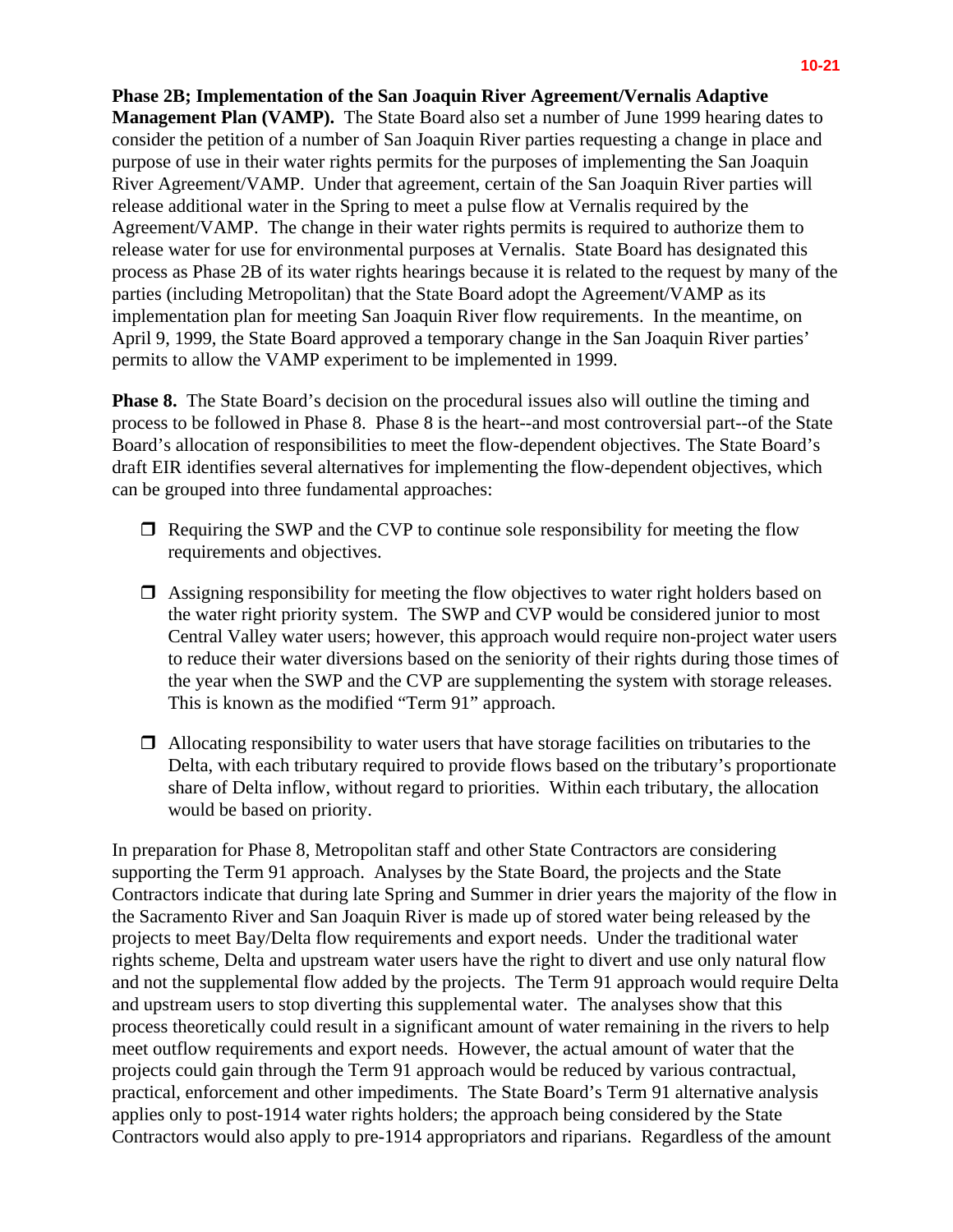of water actually gained by the projects, State Board's application of this approach to all Delta and upstream water users would be an important precedent to establish for future proceedings

Pending State Board's resolution of procedural issues, it is not clear when Phase 8 will begin. If the State Board decides to first finalize its EIR and to issue interim orders, it is likely that Phase 8 would not begin for perhaps four months. If the State Board declines to go through the process of adopting interim orders, Phase 8 could begin in as little as six to eight weeks, although that is now unlikely because of the State Board's recent addition of Phase 2B.

JFR:mg

**Attachment 10-21A**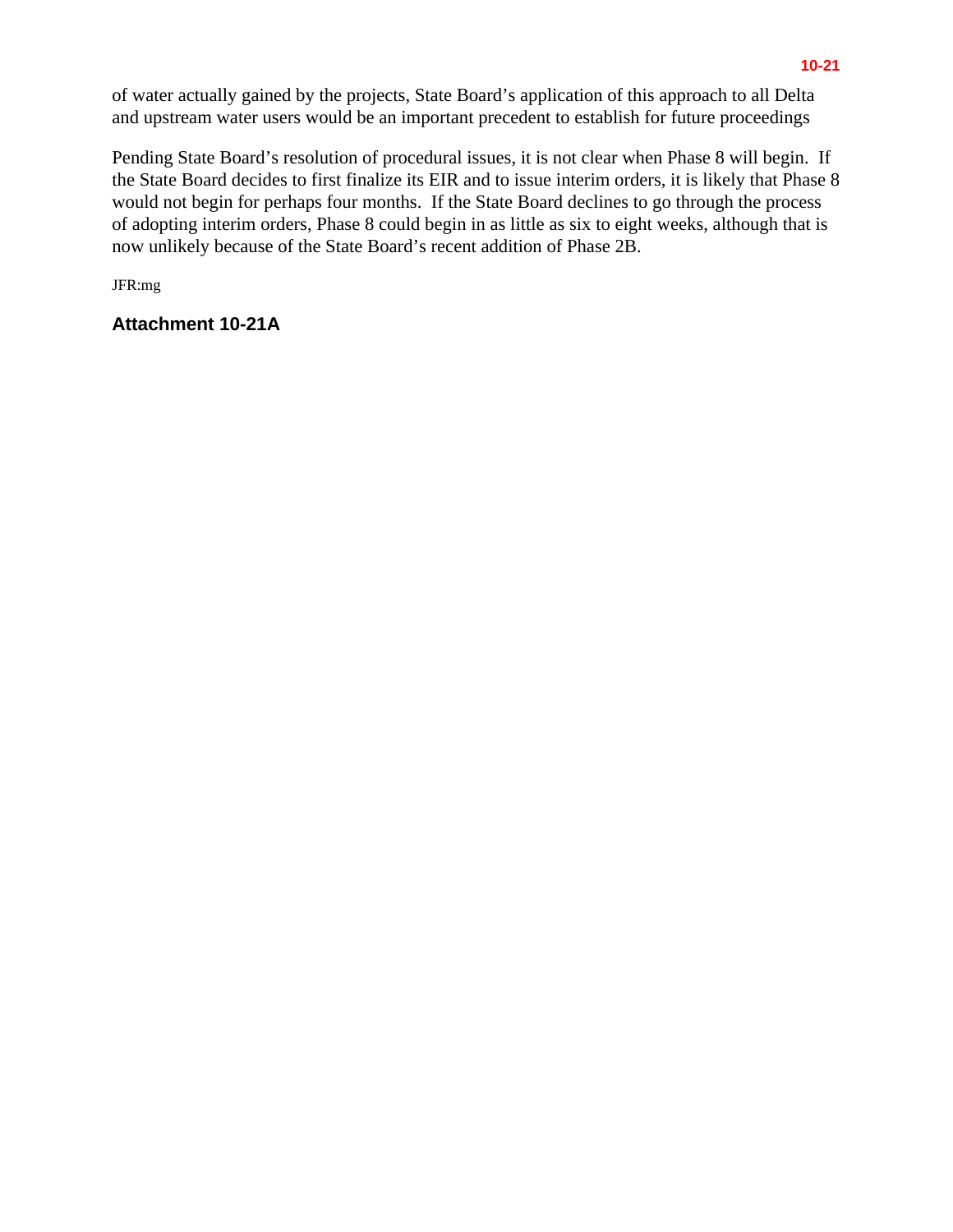#### **Attachment 10-21A**

# **9-8**

October 27, 1998

| To:             | Board of Directors (Water Planning and Resources Committee—Information)                                                      |  |
|-----------------|------------------------------------------------------------------------------------------------------------------------------|--|
| From:           | <b>General Manager</b>                                                                                                       |  |
|                 | <b>Submitted by: Debra C. Man, Chief</b><br><b>Planning and Resources</b>                                                    |  |
| <b>Subject:</b> | <b>Status of State Water Resources Control Board Water Rights Hearings to</b><br><b>Implement Water Quality Control Plan</b> |  |

## **RECOMMENDATION**

For information only.

## **EXECUTIVE SUMMARY**

The State Water Resources Control Board (State Board) established flow, salinity and other environmental requirements in its May 1995 Water Quality Control Plan (WQCP) for the San Francisco Bay/Sacramento-San Joaquin Delta Estuary (Bay/Delta). The WCQP requirements are not self-implementing and require further State Board action under its water rights administration authority. The Department of Water Resources (DWR) and The United States Bureau of Reclamation (USBR) have voluntarily agreed to operate the State Water Project (SWP) and Central Valley Project (CVP) to ensure that the WQCP objectives are met through the end of 1998. The State Board commenced an eight-phase hearing process on July 1, 1998, and to date, has nearly completed the first five phases.

In the final phase (Phase 8), the State Board will weigh evidence concerning the allocation of responsibility for meeting the WQCP objectives among all significant water right holders within the Bay/Delta watershed. This final phase, expected to begin in early 1999 will be contentious as the State Board considers alternatives that could broaden Bay/Delta protection responsibilities beyond the SWP and CVP. Metropolitan, in conjunction with the State Water Contractors, is participating in all hearing phases and preparing evidence for Phase 8.

## **DETAILED REPORT**

## Background

The State Water Resources Control Board (State Board) established flow, salinity and other environmental requirements in its May 1995 Water Quality Control Plan (WQCP) for the San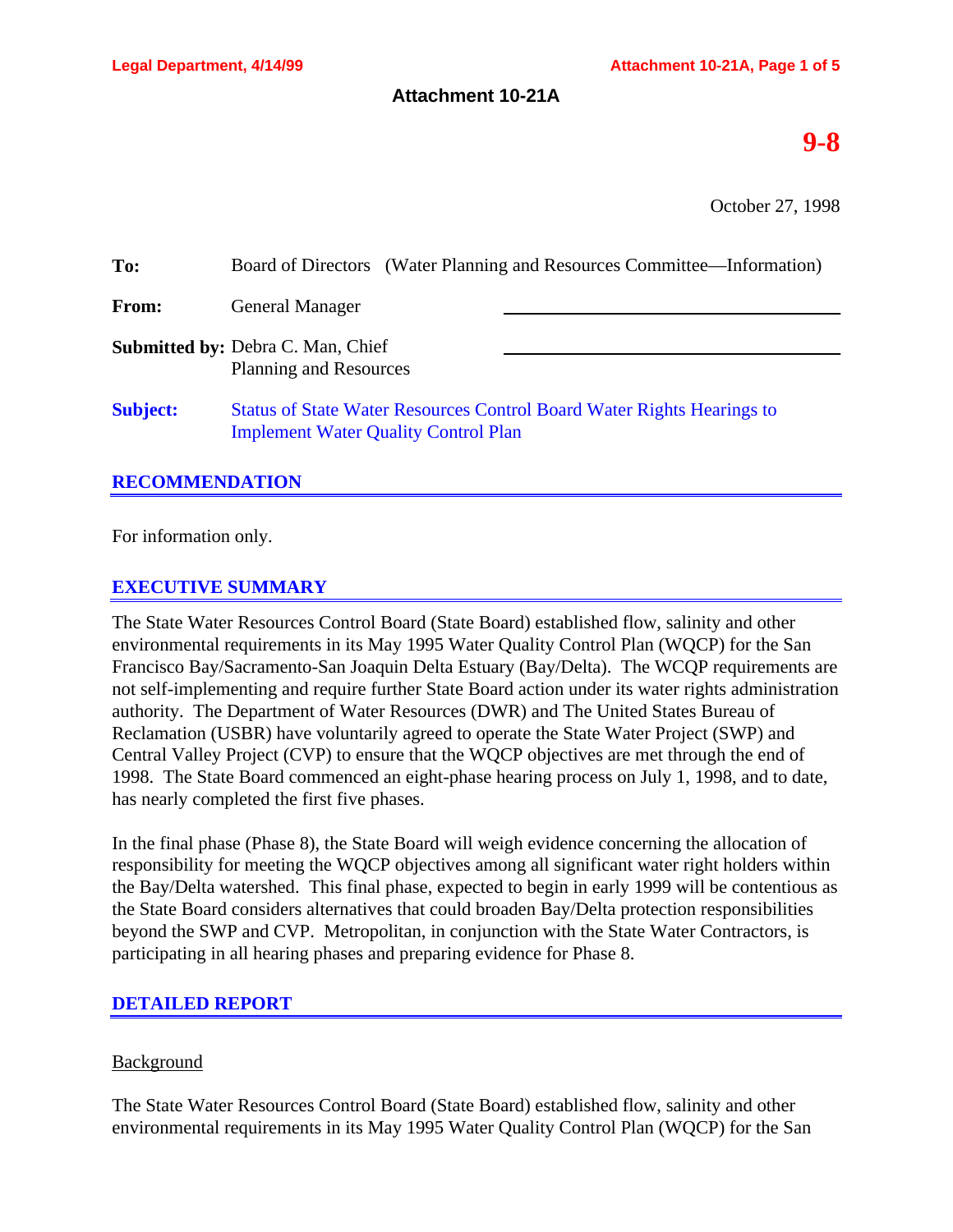Francisco Bay/Sacramento-San Joaquin Delta Estuary (Bay/Delta). The WCQP requirements are not self-implementing and require further State Board action under its water rights administration authority. The Department of Water Resources (DWR) and the United States Bureau of Reclamation (USBR) have voluntarily agreed to operate the State Water Project (SWP) and the Central Valley Project (CVP) to ensure that the WQCP objectives are met through the end of 1998. The State Board commenced a hearing process on July 1, 1998 to receive evidence regarding the allocation of responsibility of meeting the WQCP objectives among all significant water right holders within the Bay/Delta watershed.

The State Board initially issued a Notice of Public Hearing, December 2, 1997, to commence the hearing process on March 9, 1998. However, at the urging of DWR, and USBR, and many parties interested in the proceedings, including Metropolitan, the State Board held Public Workshops in April to receive input on how the Bay-Delta water rights hearing should be structured, and how to incorporate negotiated settlement agreements such as the proposed San Joaquin River Agreement and potential agreements with Sacramento Valley water users. Since 1995, the export water interests have been meeting regularly with several upstream interests in an effort to reach settlements regarding the allocation of responsibility. Many of the parties, including Metropolitan, recommended that a phased hearing approach be considered so that the less-controversial issues could be presented first and, to the extent possible, ruled upon. We also recommended that the more adversarial issues, such as the responsibilities of the nonsettling parties, be heard in the later phases of the process to provide as much time as possible for settlements to succeed.

#### Revised Notice of Public Hearing

The State Board issued a Revised Notice of Public Hearing on May 6, 1998 that included eight phases. The primary purpose of the hearing is to receive evidence on four subjects: (1) the extension of the interim changes in the water rights of the DWR and USBR under Water Right Order 95-6 (WR 95-6), (2) the allocation of responsibility for meeting the objectives in the WQCP, (3) the approval of a joint petition by the DWR and USBR to combine their points of diversion to enhance operational flexibility in the southern Delta, and (4) the approval of a petition by the USBR to change the places of use and purposes of use in its water right permits. The following table describes the eight phases as well as the State Board's progress and schedule.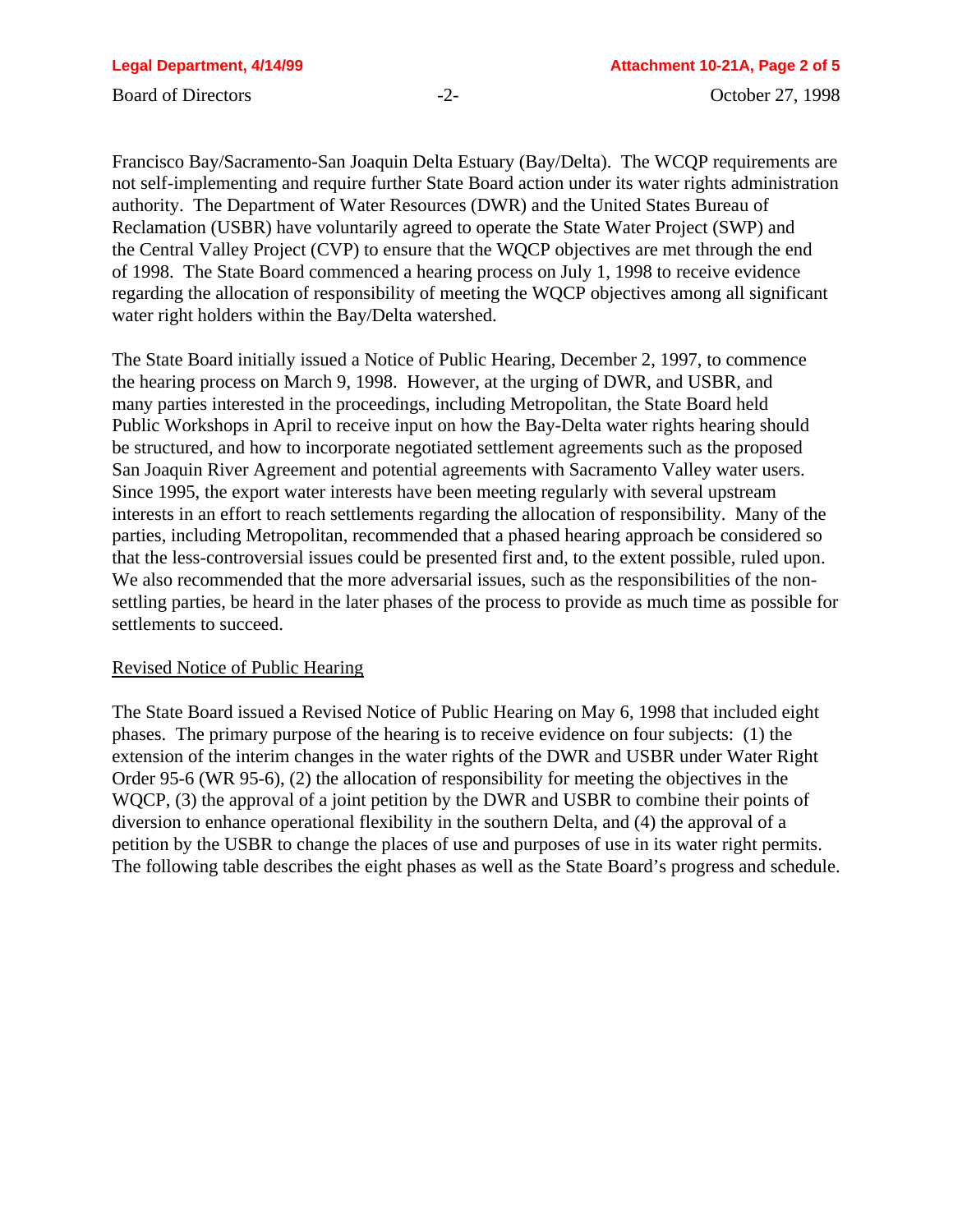| <b>Hearing Phase</b> | Subject of Phase                                                                                                                                                                                                                                                                               | <b>SWRCB Progress/Schedule</b>                                                                                       |
|----------------------|------------------------------------------------------------------------------------------------------------------------------------------------------------------------------------------------------------------------------------------------------------------------------------------------|----------------------------------------------------------------------------------------------------------------------|
| Phase 1              | Extension of Order WR-95-6. The State<br>Water Project (SWP) and the Central<br>Valley Project (CVP) are committed to<br>voluntarily meeting the flow and water<br>quality objectives through the end of 1998<br>under WR 95-6, a water rights decision<br>based on the 1994 Bay/Delta Accord. | Completed July 1998.<br>The State Board is expected<br>to rule on an extension by<br>the end of this year.           |
| Phase 2              | The San Joaquin River Agreement<br>(SJRA). The purpose is to determine if<br>the SJRA adequately protects the San<br>Joaquin River and represents a fair<br>allocation of responsibility for the San<br>Joaquin parties.                                                                       | Completed August 1998.<br>Phase 2A was added to<br>consider alternatives to the<br>SJRA, and will follow<br>Phase 5. |
| Phase 3              | The Suisun Marsh Preservation<br>Agreement. The purpose is to consider<br>this agreement and alternatives for<br>implementing the Suisun Marsh<br>environmental objectives.                                                                                                                    | Completed August 1998.                                                                                               |
| Phase 4              | Negotiated Settlement Agreements. The<br>purpose is to consider agreements between<br>parties regarding settlement of Bay/Delta<br>responsibilities.                                                                                                                                           | Completed September 1998.                                                                                            |
| Phase 5              | South Delta Water Quality Objectives.<br>Evidence will be heard regarding southern<br>Delta issues and alternatives for meeting<br>objectives.                                                                                                                                                 | Completed November 1998.                                                                                             |
| Phase 6              | Joint Point of Diversion. Evidence will be<br>presented on the petition of the DWR and<br>the USBR to combine use of SWP and<br>CVP points of diversion in the southern<br>Delta for operational flexibility.                                                                                  | Begin Fall/Winter 1998.                                                                                              |
| Phase 7              | USBR Consolidated Place of Use. The<br>petition filed by the USBR to change the<br>place of use and the purpose of use of<br>certain water right permits will be<br>considered.                                                                                                                | Begin early 1999.                                                                                                    |
| Phase 8              | Responsibility of Non-Settling Water<br>Right Holders. The purpose is to<br>determine the responsibilities of the<br>water right holders who are not parties to<br>accepted agreements to meet Bay/Delta<br>objectives.                                                                        | Begin early 1999.                                                                                                    |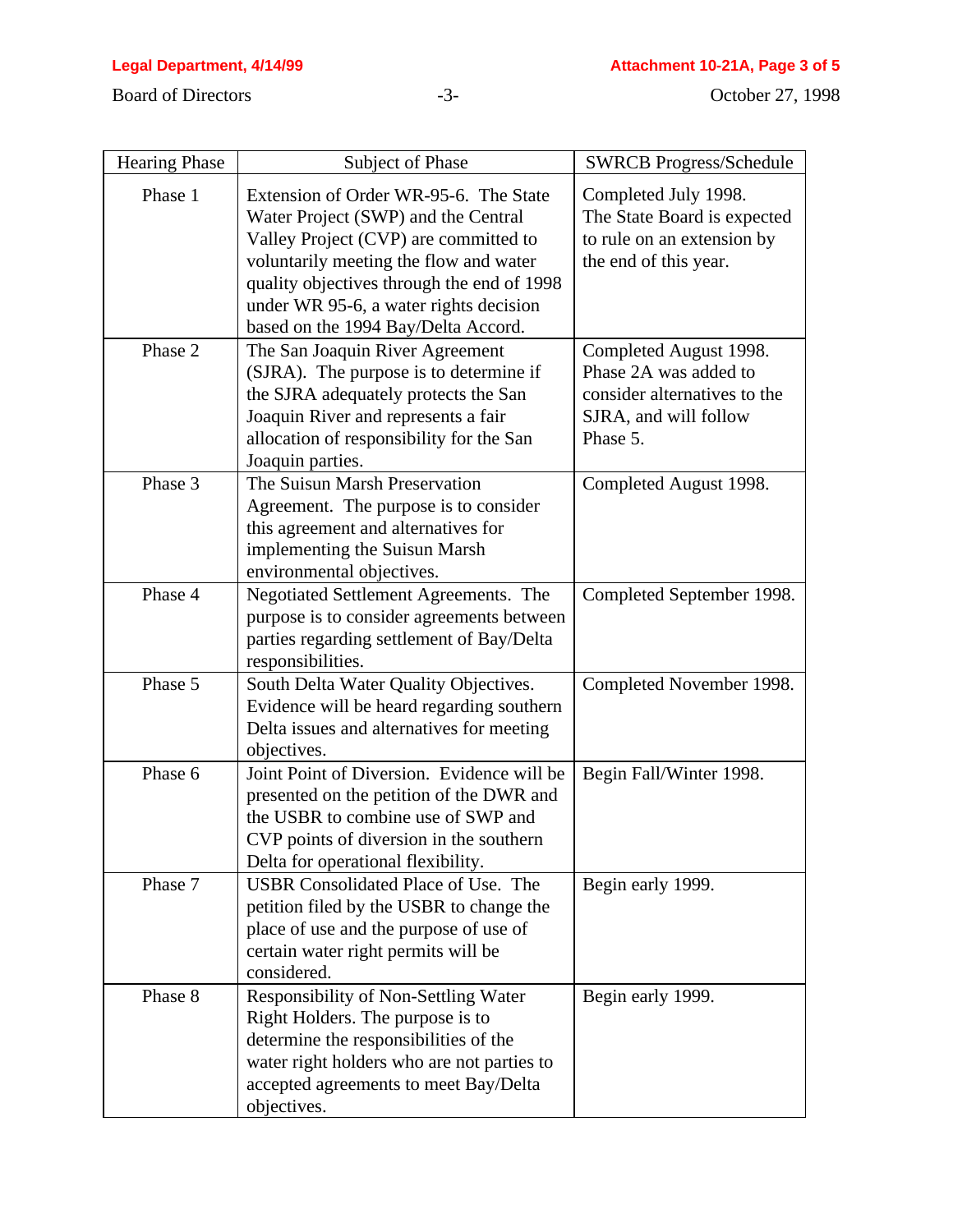#### Current Status of Hearing Process

To date the State Board has completed the first five phases of the hearing, and added a new Phase 2A. Following the completion of Phase 2 the State Board ruled that the SJRA merits further consideration and should be compared against other alternatives in a newly created Phase 2A, which will follow Phase 5. In addition to addressing alternatives to the SJRA, Phase 2A will address the responsibilities of the San Joaquin signatory parties.

Phase 4 discussed other proposed negotiated settlement agreements. These include completed stipulations between DWR and Yolo County, Solano County, and North Delta Water Agency. In addition, the settlement agreement between East Bay Municipal Utility District and the export interests was presented. The State Water Contractors, including Metropolitan, declared their support of these agreements. Currently, Metropolitan and other state and federal water contractors are engaged in promising discussions with Yuba County Water Agency (YCWA), DWR, and USBR that could result in a settlement. If it is reached soon, it is possible that other agreements with Sacramento Valley water users will follow and be presented prior to Phase 8. To the extent upstream responsibilities are resolved through these agreements, Phase 8 becomes more simplified and hopefully less contentious.

#### Responsibility of Non-settling Parties

Water right holders that do not reach agreement with DWR and USBR will be subject to the State Board's last phase, Phase 8. The State Board issued a draft environmental impact report that identified seven alternatives for implementing the flow-dependent objectives of the WQCP. After hearing the evidence the State Board will select one of the alternatives (or modified alternatives) and issue a water right order to implement the WQCP. The alternatives are as follows:

• No Project Alternative:

The SWP and the CVP would be solely responsible for meeting the objectives required by D-1485, a 1978 State Board water rights decision. D-1485 imposes environmental requirements on the projects' water rights which are less stringent than the WQCP. The State Board is considering this alternative because WR 95-6 is an interim order which expires on December 31, 1998. The extension of this interim order is under consideration in Phase 1.

• SWP/CVP Solely Responsible:

Two alternatives assign the responsibility of meeting the WQCP flow objectives solely to the SWP and CVP (as the projects are currently doing voluntarily). Non-settling upstream water right holders are likely to support this approach.

## • Water Rights Priority/Term 91:

Two alternatives assign responsibility for meeting the WQCP flow objectives to water right holders based on the water right priority system. Water right holders would share